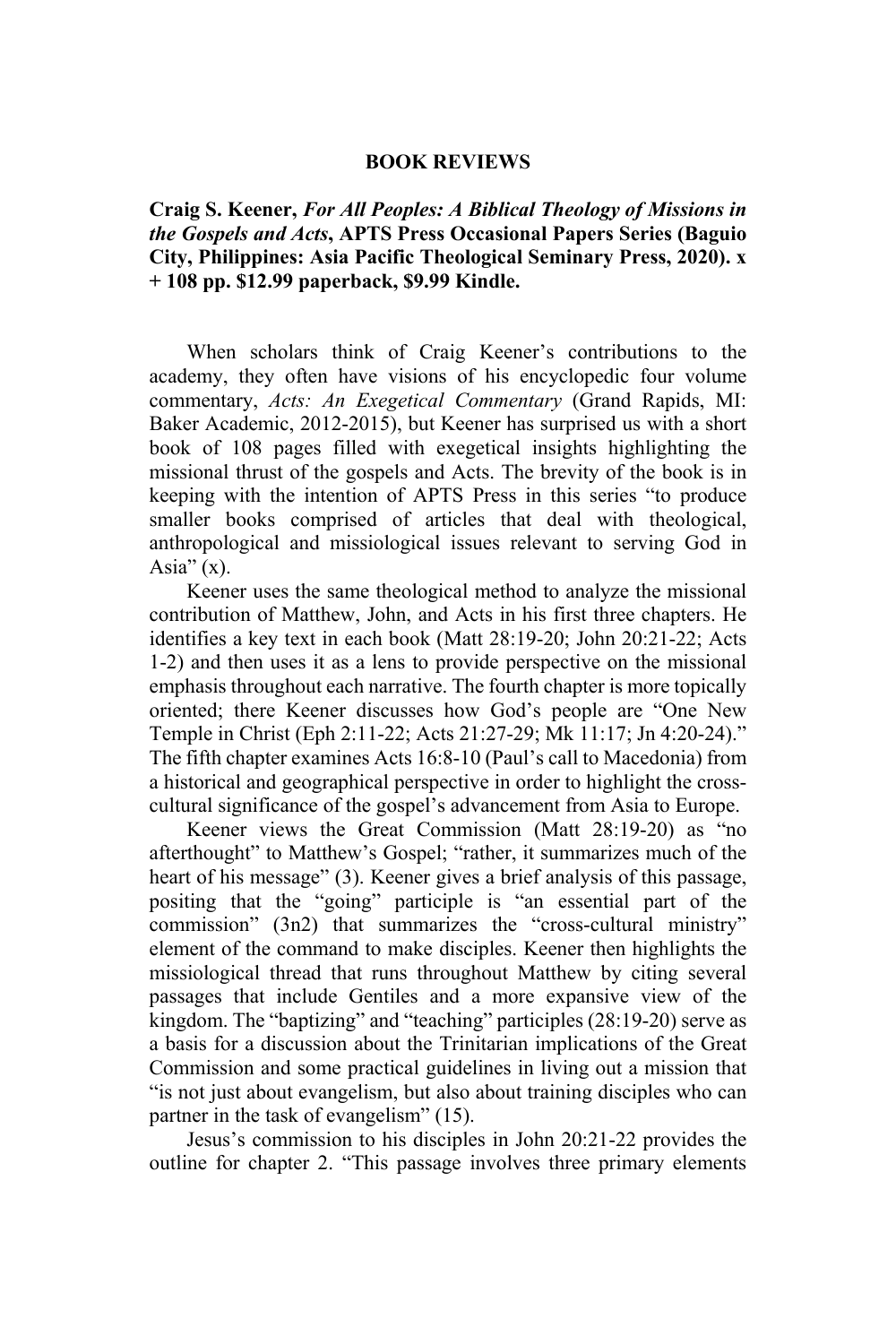relevant to our discussion of Johannine missiology—the model of Jesus, the empowerment of the Spirit, and the mission of Jesus's followers" (22). Jesus's commission from the Father is unique in some ways, yet the Father's sending of Jesus provides a model for Jesus's sending of his disciples. In handling this thorny passage where Jesus breathes on the disciples and commands them to receive the Spirit, Keener distinguishes between the historical timing of Pentecost and the insufflation of the Spirit in John 20:22; however, "at least on the narrative level, this passage must carry the symbolic weight of John's entire theology of the Spirit" (32). For Keener, this giving of the Spirit has associations with new creation life, purification, prophetic empowerment, and the divine presence. Regarding the third point of emphasis in this chapter, the mission of Jesus's followers, Keener notes that "a central part of this mission is to proclaim Jesus's identity" (41). He cites several Johannine passages in support of this and then briefly discusses how the loving community also reveals Jesus.

It is clear to Keener that "Acts is about mission" (47), and he uses the first two chapters of Acts and a clever bit of alliteration to lay out Luke's missiological perspective. In his third chapter, he discusses The Promise of Pentecost (1:4-8), The Preparation for Pentecost (1:12-26), The Proofs of Pentecost (2:1-4), The Peoples of Pentecost (2:5-13), The Prophecy of Pentecost (2:17-21), The Preaching of Pentecost (2:22-40), and The Purpose of Pentecost (2:41-47). Keener emphasizes the Spiritempowered, prophetic witness of the believers and views Paul's arrival in Rome as "a proleptic fulfillment of the mission" (54). The tongues speaking at Pentecost "does not appear here arbitrarily as one possible sign among many. Instead, it relates to Acts' central theme articulated in 1:8—i.e., Spirit-inspired, cross-cultural witness" (58). Although the discussion is brief, it touches on several important theological issues and is well-informed by substantial research.

The fourth chapter incorporates some Pauline passages into the discussion about the temple symbolizing the division between Jew and Gentile. "Paul's image of a temple uniting Jew and Gentile challenged the ethnically segregated reality of the temple standing in his own day" (74). Jesus had already provided the precedent for Paul's temple theology when he cited Isaiah 56:7 (Mark 11:17) regarding the international significance of the temple as a place of prayer and John's account of the Samaritan woman (4:20-24). Similarly, Romans gives additional support to the idea that God intended to unite multiple cultures in Christ, and this emphasis continues into Revelation. This chapter has a very devotional quality to it and has clear implications for how God's people should be united across cultures.